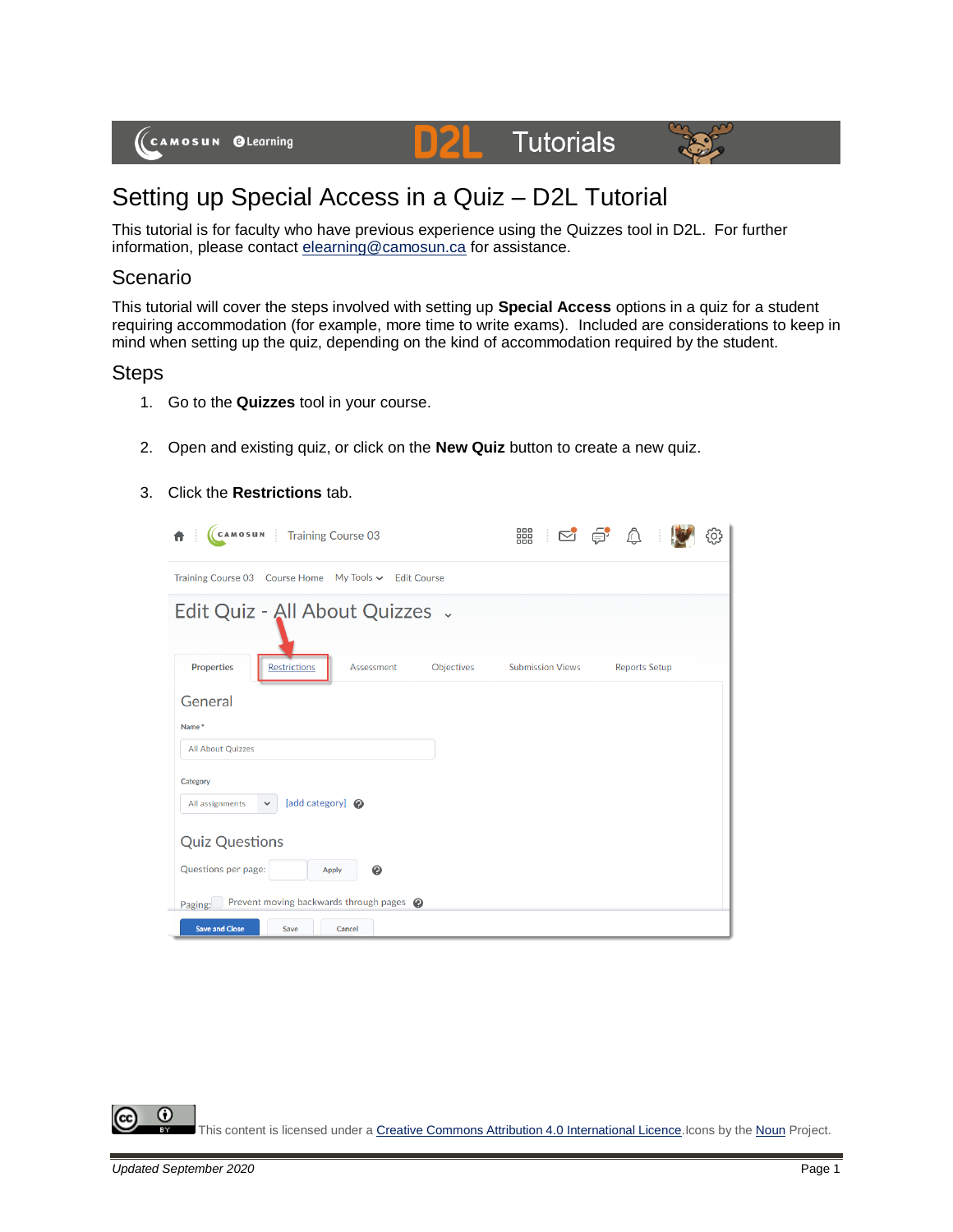4. Set any general restrictions required for the quiz (due date, start and end dates, timing, etc.). *Make sure to click Save before the next step (adding users to Special Access) otherwise your other restrictions will NOT be saved.* Then, to set up Special Access restrictions for a student or group of students, scroll down to **Special Access**.

Select the appropriate **Type of Access**: *Allow selected users with special access to this quiz*, allows you to add specific settings for specific students, while leaving the quiz open with its "normal" settings for the rest of your class. *Allow only users with special access to see this quiz*, means that the quiz is closed to all your students EXCEPT for those you add to the Special Access.

#### Once you have selected the Type of Access, Click **Add Users to Special Access**.

| Add new IP Range<br><b>Timing</b>                                                                                                                                                                                                                                                                                               |
|---------------------------------------------------------------------------------------------------------------------------------------------------------------------------------------------------------------------------------------------------------------------------------------------------------------------------------|
| • Enforced Time Limit<br>Recommended T me Limit                                                                                                                                                                                                                                                                                 |
| <b>Time Limit</b><br><b>Grace Period</b><br>minute(s) before flagged as exceeded time limit<br>inute(s)<br>5<br>30                                                                                                                                                                                                              |
| <b>Exceeded Tim</b> Limit Behaviour<br>After the glace period, flag the quiz attempt as exceeded time limit, and<br>Allow the student to continue working<br>Prev int the student from making further changes<br>Allow the student to continue working, but automatically score the attempt as zero after an extended deadline. |
| <b>Special Access</b><br><b>Type of Access</b><br>Allow selected users special access to this quiz<br>$\bullet$<br>Allow only users with special access to see this quiz                                                                                                                                                        |
| <b>Add Users to Special Access</b><br><b>Save and Close</b><br>Save<br>Cancel                                                                                                                                                                                                                                                   |

0 This content is licensed under a [Creative Commons Attribution 4.0 International Licence.I](https://creativecommons.org/licenses/by/4.0/)cons by the [Noun](https://creativecommons.org/website-icons/) Project.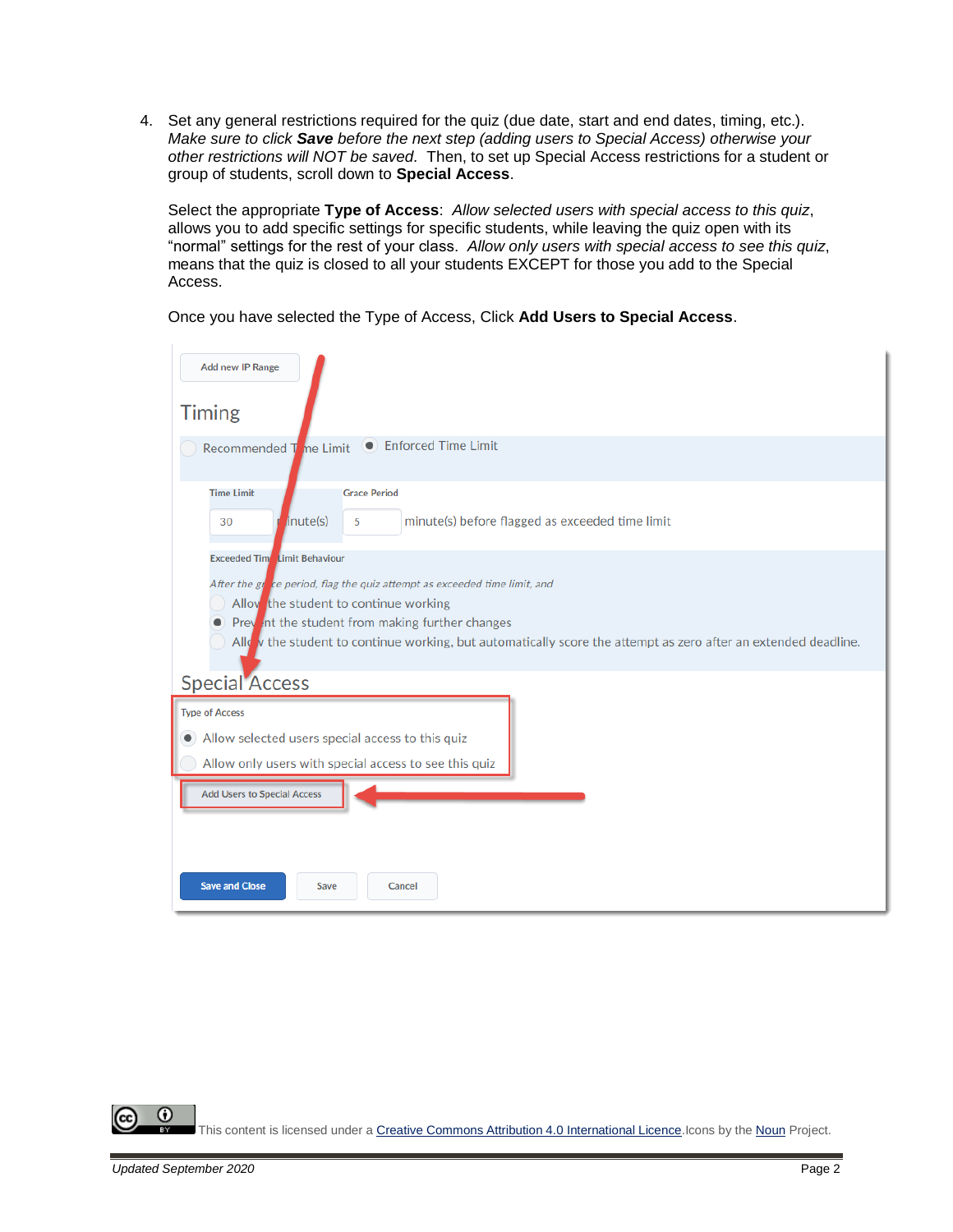- 5. On the **Special Access Properties** page, you can:
	- Give selected students a different due, start, and/or end date for the quiz.

- Assign special time limits, grace periods, etc. **NOTE**: to enforce a time limit on an exam, click **Enforced Time limit**, and make sure **Auto-Submit Attempt** is selected.

Select the students who need this special access, then click **Add Special Access**.

| <b>Special Access Properties</b>                                                                  |                             |     |  |  |
|---------------------------------------------------------------------------------------------------|-----------------------------|-----|--|--|
| <b>Due Date</b>                                                                                   |                             |     |  |  |
| ✔ Has Due Date                                                                                    |                             |     |  |  |
| $9 - 12 - 2018$                                                                                   | 8:53 PM                     | Now |  |  |
|                                                                                                   | Canada - Vancouver          |     |  |  |
| <b>Availability</b>                                                                               |                             |     |  |  |
| Has Start Date                                                                                    |                             |     |  |  |
| $9 - 5 - 2018$                                                                                    | 1:53 PM                     | Now |  |  |
|                                                                                                   | Canada - Vancouver          |     |  |  |
| Has End Date                                                                                      |                             |     |  |  |
| $9 - 12 - 2018$                                                                                   | 8:53 PM                     | Now |  |  |
|                                                                                                   | Canada - Vancouver          |     |  |  |
|                                                                                                   |                             |     |  |  |
| Timing                                                                                            |                             |     |  |  |
| $\odot$ No changes $\odot$ Recommended Time Limit $\odot$ Enforced time limit                     |                             |     |  |  |
|                                                                                                   |                             |     |  |  |
| <b>Attempts</b>                                                                                   |                             |     |  |  |
|                                                                                                   |                             |     |  |  |
| Override attempts allowed                                                                         |                             |     |  |  |
|                                                                                                   |                             |     |  |  |
| <b>Attempts Allowed</b>                                                                           |                             |     |  |  |
| Unlimited                                                                                         | Apply                       |     |  |  |
| Optional Advanced Attempt Conditions will appear if a number of attempts from 2 to 10 is applied. |                             |     |  |  |
|                                                                                                   |                             |     |  |  |
| <b>Users</b>                                                                                      |                             |     |  |  |
|                                                                                                   |                             |     |  |  |
| View By:<br>User                                                                                  | Apply<br>$\checkmark$       |     |  |  |
| Search For                                                                                        | Show Search Of Lons<br>₽    |     |  |  |
|                                                                                                   |                             |     |  |  |
|                                                                                                   |                             |     |  |  |
| First Name  , Last-                                                                               | ĪΗ                          |     |  |  |
| $\Box$                                                                                            |                             |     |  |  |
|                                                                                                   |                             |     |  |  |
| $\Box$                                                                                            | Student (Id: ADemo_Student) |     |  |  |
|                                                                                                   |                             |     |  |  |
| Training01 Student<br>✓                                                                           |                             |     |  |  |
|                                                                                                   |                             |     |  |  |
| Training02 Student                                                                                |                             |     |  |  |
|                                                                                                   |                             |     |  |  |
|                                                                                                   |                             |     |  |  |
| <b>Add Special Access</b>                                                                         |                             |     |  |  |
|                                                                                                   |                             |     |  |  |

 $\odot$ This content is licensed under a [Creative Commons Attribution 4.0 International Licence.I](https://creativecommons.org/licenses/by/4.0/)cons by the [Noun](https://creativecommons.org/website-icons/) Project.